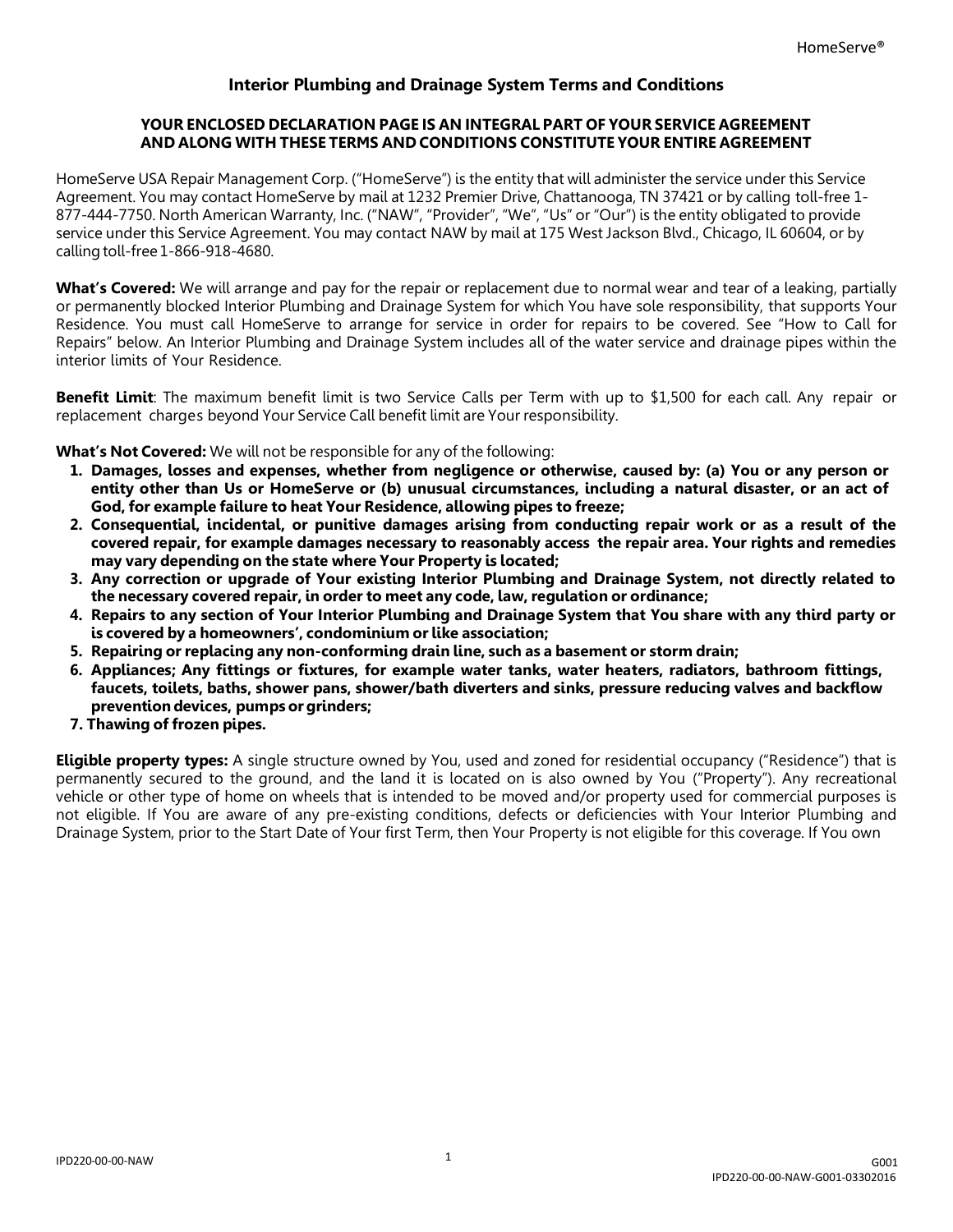a Residence that has multiple Units, You must purchase a Service Agreement for each individual Unit for any one Unit to be eligible for service.

**Length of Service Agreement:** Your Service Agreement begins on the Start Date listed on Your Declaration Page and will continue for twelve (12) months ("Term") provided neither You nor We cancel. See "Cancellation/Refund" below. There is an initial waiting period of thirty (30) days, within which You will not be able to request a Service Call, giving You eleven (11) months of coverage during the first year. Upon renewal (if applicable), You will not be subject to a waiting period.

How to call for repairs: You must call HomeServe and a service representative will assist in the diagnosis of Your repair and the scheduling of a visit from one of HomeServe's approved local technicians. You will not be reimbursed for work done by technicians who are not authorized by HomeServe. Technicians must have safe and clear access to, and safe working conditions at and around the work area.

**Covered repairs:** Covered repairs are guaranteed against defects in materials and workmanship for one year. Under the guarantee we will arrange at Our expense and discretion for repair or replacement. We disclaim any and all statutory or common law warranties (whether express or implied) other than Our covered repair guarantee and any implied warranties that cannot be excluded under applicable law.

**Receiving Documents Electronically**: You can receive Your Service Agreement and all related documents electronically. If You consented to electronic delivery, these documents will be sent to the email address listed on Your Declaration Page ("Email Address"). Documents sent to the Email Address will be deemed to have been received by You. You may stop receiving documents electronically by calling HomeServe or by updating Your preferences in Your profile on HomeServe's website. You may also call HomeServe to update Your Email Address or to receive a paper copy of Your Service Agreement.

**Renewal:** If You pay through Your utility bill, by credit/debit card or by direct debit this Service Agreement will automatically renew for a further term of 12 months. If You paid by check, or if You pay by credit/debit card and requested that We not automatically renew this Service Agreement, You must renew this Service Agreement prior to the end of the Term to ensure continuous coverage. Your claims history will be considered as part of Our determining the price for Your next Service Agreement term. We reserve the right to not offer this Service Agreement upon renewal.

**Cancellation/Refund:** You may cancel this Service Agreement at any time by calling HomeServe. If You cancel within thirty (30) days of the Start Date, You will receive a full refund less any claims paid by Us. If You cancel more than thirty (30) days after the Start Date, Your cancellation will be effective at the end of the then current billing month. If applicable, You will be entitled to a pro-rata refund less any claims paid by Us.

If Your local utility company or municipality provides similar coverage to You at no charge, You can contact HomeServe to cancel and You will receive a refund of the payments You have made less any claims paid by Us. You may be required to provide evidence of the similar coverage. If We find that You have such coverage or are otherwise ineligible for the coverage provided by this Service Agreement, We may cancel on no less than fifteen 15 days' written notice to You and will refund the payments You have made less any claims paid by Us.

We may cancel for any reason on sixty (60) days' written notice to You. We can also cancel, on no less than fifteen (15) days' written notice to You for: (a) non-payment of the Price; or (b) Your fraud or misrepresentation of facts that are material to this Service Agreement or benefits provided under it. If We cancel under (b) above, You will be entitled to a pro-rata refund less any claims paid by Us.

Written notices from Us under this section will tell You exactly when Your Service Agreement will be cancelled and why it has been cancelled. The notice periods referred to in this section begin when We send the notice to You.

## **Key Terms:**

"**Declaration Page**" - The enclosed document that forms a part of this Service Agreement, listing important information regarding You, Your Property and other vital information.

"**Price**" – The amount You agree to pay for this Service Agreement, as listed on Your Declaration Page.

"**Service Agreement**" - The documents that constitute all of Your rights and responsibilities as a Service Agreement holder; which consist of these terms and conditions and Your Declaration Page.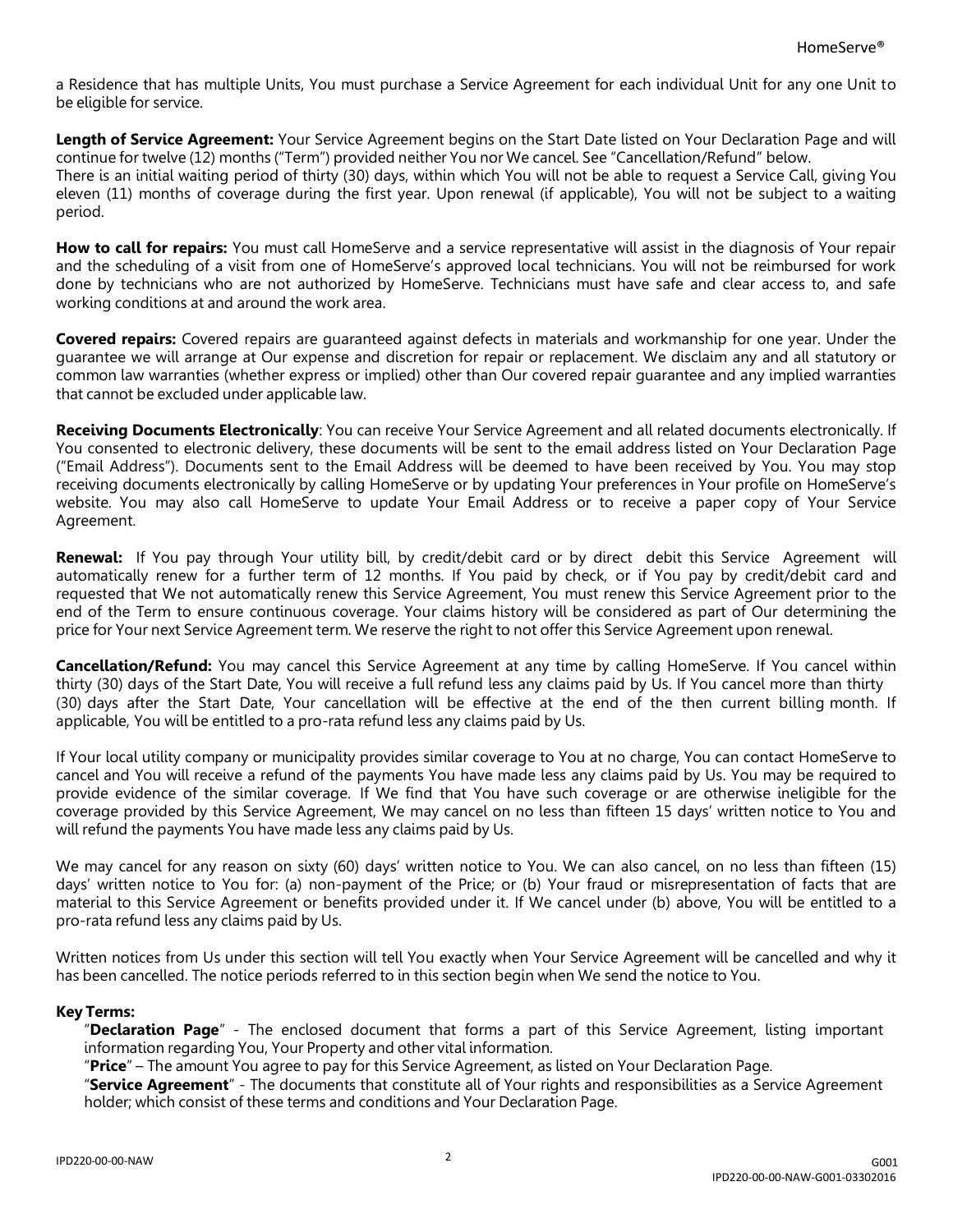"**Service Call**" – A visit to Your Property by one of HomeServe's approved local technicians, where work is performed to diagnose and complete a single covered repair, or where it is determined the repair is not covered.

"**Unit**" - A self-contained space that includes, at minimum, a living area, kitchen and bathroom within Your Residence.

"**You**" or "**Your**" - The purchaser of this Service Agreement who is the Service Agreement holder listed on the Declaration Page.

**Privacy Policy:** Any information You provide HomeServe will be accessed, collected, used, transmitted, disclosed, stored, maintained and otherwise handled to administer Your Service Agreement by HomeServe or its group of companies, including, but not limited to, disclosing Your address, telephone number, and other contact information to third parties who conduct services on HomeServe's behalf. HomeServe or its group of companies and their selected partners may also use Your data to keep You informed by mail, telephone or email of any products or services which they consider may be of interest to You. For further details on how HomeServe uses Your information, please see their Privacy Policy at www.homeserveusa.com/Customer Data Privacy Policy.html. Should You have any questions or concerns about HomeServe's Privacy Policy or how they are using Your information or to update Your privacy preferences, please contact HomeServe.

**Assignment/Amendment:** We reserve the right to change this Service Agreement (including the price or to charge an additional fee) and to delegate any of Our obligations at Our sole discretion provided We give You thirty (30) days' prior written notice of the changes. The changes will become effective thirty (30) days after We send You the notice. If You do not like the changes, You may cancel this Service Agreement. You may not change this Service Agreement or delegate any of Your obligations. Should certain terms or conditions in this Service Agreement be held to be invalid or unenforceable, the remainder of the terms and conditions in this Service Agreement shall remain valid.

**Transfer:** This Service Agreement is not transferable by You.

**Responsibility for benefits owed to You:** This is not an insurance policy; it is a Service Agreement. HomeServe will serve as Your point-of-contact for all questions or concerns. Our obligations under this Service Agreement are insured under a service contract reimbursement insurance policy. If We fail to pay or to deliver service on a claim within sixty (60) days after proof of loss has been filed, or in the event You cancel this Service Agreement and We fail to issue any applicable refund within sixty (60) days after cancellation, You are entitled to make a claim against the insurer, Virginia Surety Company, Inc., 175 West Jackson Blvd., 11th Floor, Chicago, IL 60604, 1-800-209-6206.

**Our Liability: To the extent permitted by applicable law, (1) You agree that We and HomeServe, and both of our parents, successors, affiliates, approved technicians and our and their officers, directors, employees, affiliates, agents and contractors shall not be liable to You or anyone else for: (a) any actual losses or direct damages that exceed the lowest applicable per covered repair benefit limit set out above; or (b) any amount of any form of indirect, special, punitive, incidental or consequential losses or damages, including those caused by any fault, failure, delay or defect in providing services under this Service Agreement, and (2) these limitations and waivers shall apply to all claims and all liabilities and shall survive the cancellation or expiration of this Service Agreement. You may have other rights that vary from state to state.**

### **Arbitration: YOU, NAW AND HOMESERVE ALL AGREE TO RESOLVE DISPUTES ONLY BY FINAL AND BINDING ARBITRATION OR IN SMALL CLAIMS COURT as follows:**

- A. **EXCEPT FOR SMALL CLAIMS COURT CASES THAT QUALIFY, ANY DISPUTE THAT IN ANY WAY RELATES TO OR ARISES OUT OF THIS SERVICE AGREEMENT OR FROM ANY OTHER AGREEMENT BETWEEN US, OR SERVICES OR BENEFITS YOU RECEIVE OR CLAIM TO BE OWED FROM NAW OR HOMESERVE, WILL BE RESOLVED BY FINAL AND BINDING ARBITRATION BY ONE OR MORE ARBITRATORS BEFORE THE AMERICAN ARBITRATION ASSOCIATION ("AAA"), OR ANOTHER ARBITRATION ADMINISTRATOR THAT WE MUTUALLY AGREE UPON**. Arbitration will apply not only to claims against NAW or HomeServe, but also claims against the officers, directors, managers, employees, agents, affiliates, insurers, technicians, successors or assigns of NAW or HomeServe. Arbitration and this paragraph shall apply to claims that arose at any time, including claims arising before this paragraph became binding on the parties. The federal arbitration act (9 U.S.C. §§ 1 et seq.) and not any state law applies to this agreement.
- B. For claims of \$10,000 or less, the party bringing the claim can choose to proceed by way of binding arbitration pursuant to the AAA's rules or, alternatively, can bring an individual action in small claims court.
- C. **YOU GIVE UP YOUR RIGHT TO PARTICIPATE IN A CLASS ACTION**. This means that You may not be a representative or member of any class of claimants or act as a private attorney general in court or in arbitration with